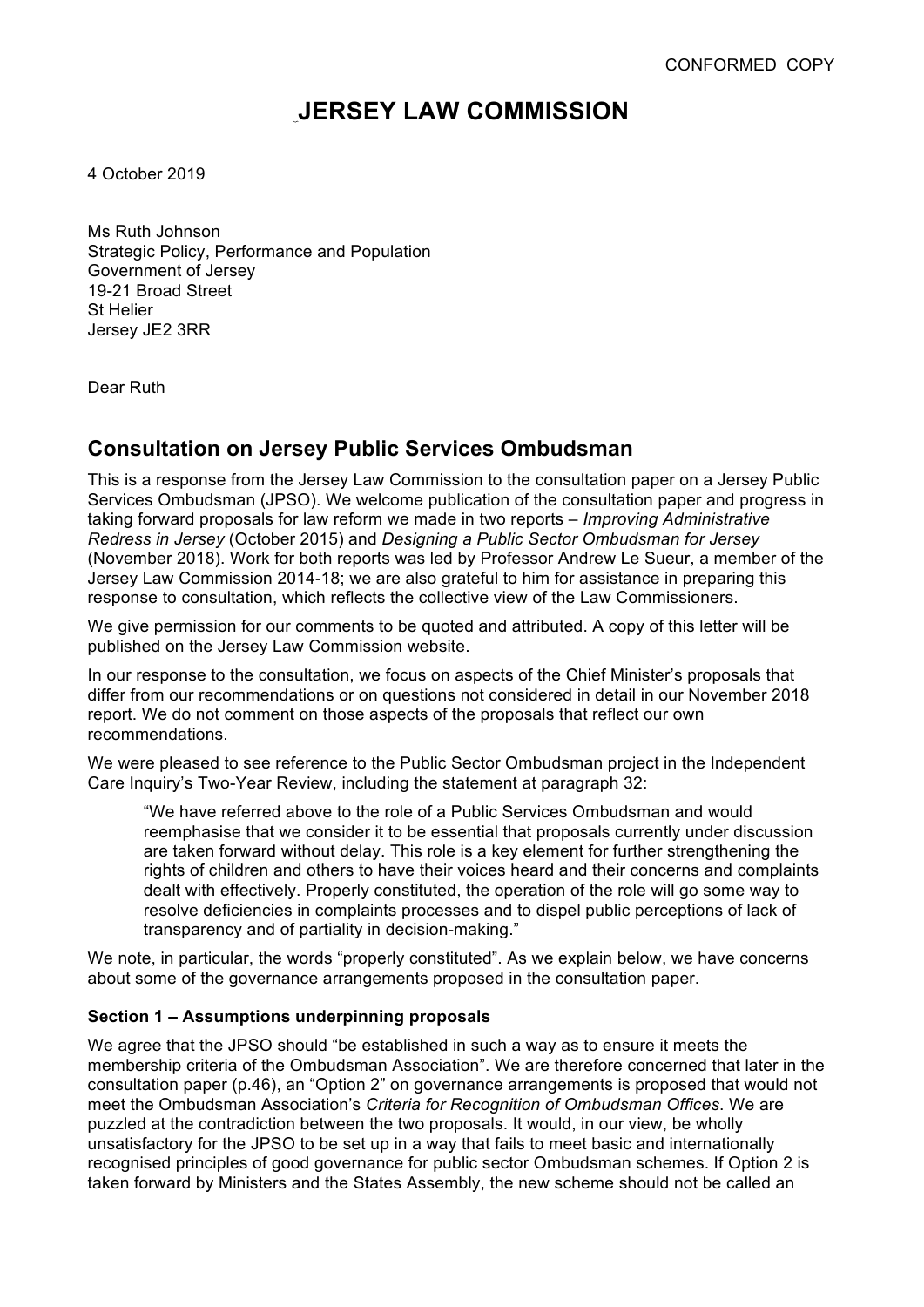Ombudsman (because it would not meet the basic criteria) and should instead continue to be called the States of Jersey Complaints Panel. We make further comments on Option 2 below.

# **Section 2 – Functions of the JPSO**

Q6 – We do not agree that non-residents should pay to use the Ombudsman service (Q6). It goes to the heart of the ethos of public sector ombudsman schemes that the dispute resolution service they provide is free at the point of use. The number of non-residents seeking to use the service is likely to be tiny with little, if any, revenue generated from any fees they would be required to pay. Any non-residents seeking to use the JPSO are likely to have connections with the Island, as former or would-be residents, or family members of residents. In assessing the pros and cons of setting a fee, it needs to be recognised that the use of an ombudsman service has public as well as private benefit, because all complaints provide opportunities for lesson-learning for the public body that is challenged.

Q7 – The statement that the JPSO should "only investigate a complaint where the complainant has exhausted the internal complaints process of the entity about which they have a complaint" in our view requires some qualification. Our November 2018 report stated, "People with grievances against a public body will **normally** be required to go through the body's internal complaints process before taking their case to the Ombudsman (though the Ombudsman may have **discretion** to look into a case where this has not been done)'. It is important that the Ombudsman should, in exceptional circumstances, be able to investigate even if a person has not concluded internal complaints processes. For example, it may be clear to the Ombudsman that a public body's complaints handling process is ineffective or unfair.

# **Section 3 – Findings, recommendations and remedy**

In Section 3, a variety of options are set out as to whether the outcome of an investigation by the JPSO should be binding on the public body. In our November 2018 report, we concluded after careful analysis that Ombudsman outcomes in Jersey should be binding and if a Minister or other public body fails to follow a recommendation aimed at providing redress for injustice in an individual case, the aggrieved person should be able to go to court to enforce that recommendation. We proposed the Petty Debts Court as the appropriate forum, and that the public body should not in that hearing be permitted to open up questions about the validity of the Ombudsman's findings and recommendations. This remains the kernel of our advice to the Chief Minister.

We explained in our November 2018 report that in the past an expert group (the JUSTICE-All Souls Committee) had in the past recommended enforceable remedies for the English Local Government Ombudsman and we pointed out that the new Northern Ireland Public Services Ombudsman scheme has a court-based enforcement procedure (p.121).

We understand that most ombudsman schemes do not have enforceable remedies but in developing a blueprint for a scheme to meet the specific needs of Jersey, we recognised that a pressing problem in recent years has been the disinclination of ministers to adhere to the findings and recommendations of the States of Jersey Complaints Panel. In our October 2017 report we noted that in five of the 11 cases (46%) determined in 2013-17, ministers had refused to follow the Complaint Panel's reports; and our November 2018 report highlighted a further two cases where this had happened in 2017-18. We said, "In the opinion of Jersey Law Commission, the pattern of frequent rejection of States of Jersey Complaint Panel decision reports would, if carried over to the new Ombudsman scheme, call into question the value of creating an Ombudsman".

For the reasons set out in our November 2018 report, we do not regard the distinction between "findings" and "recommendations" as helpful this context. It is a distinction that has emerged from English case law as the courts have attempted to introduce more "bindingness" into pre-existing Ombudsman schemes.

Our advice to the Chief Minister in terms of the different options set out in the consultation paper is that the best option is Option 3 – JPSO findings and recommendations are binding and enforceable. This means that the findings have to be accepted by the public body and the complainant and that the public body must act on the recommendations. Of the variants set out,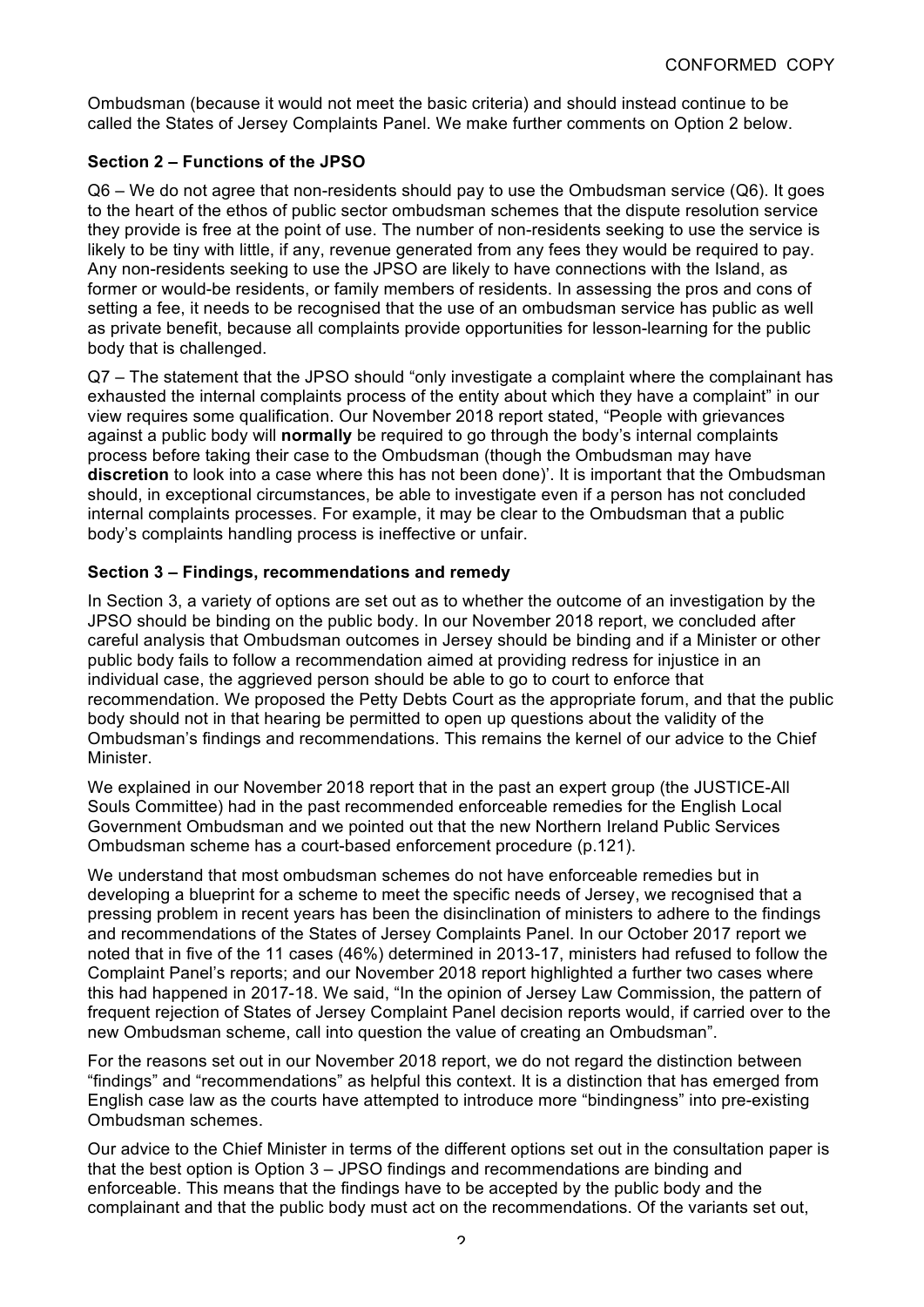we prefer Option 3A (the findings and recommendations should be binding between the public body and the complaint but only in relation to the specific complaint investigated by the JPSO).

The JPSO will use investigatory methods to get to the bottom of what happened and – if injustice has been caused by maladministration or service failure – to decide how this should be remedied. As part of this approach, we would expect the Ombudsman to share a draft report with the parties before it is finalised. This is a common step in many Ombudsman schemes, even if not expressly required by law. The aim of draft sharing is to ensure fairness (if a person is being criticised in a report, they should be able to respond to that criticism) and accuracy and effectiveness (factual accuracy can be checked, and the practicality of any remedies can be commented on). If a minister or other public body has concerns about a proposed remedy, they would be able to raise them at this step of the process, if not before. An Ombudsman will always seek a remedy that is proportionate and can be implemented practically by the public body found to have caused injustice.

If a public body is sure that the JPSO has made an error reaching its findings and recommendations of such seriousness that the JPSO's determination is unlawful, the public body should be able to seek judicial review against the JPSO in the Royal Court. This should be an extremely rare occurrence. It is not clear to us that the individual complainant would need to be separately represented – the role of the JPSO's advocate would to explain to the court why the decision in favour of the individual was correctly made. The grounds of challenge by the public body should be the standard judicial review grounds – the decision was unlawful (the JPSO did not correctly understand and apply the law), procedurally improper (the JPSO used a procedure that was unfair) or legally unreasonable. We do not think that the Royal Court should have powers to substitute its decision on the merits of the case for that of the JPSO (which is the expert body in this context).

In our view, the worst-case scenario would be for the new scheme to be based on "Option 2" (a lay executive board directing case workers) making recommendations that were not binding on ministers and other public bodies. This would hardly be a change from the current arrangements. If the Chief Minister decides that this is the preferred way forward, there would be a responsibility to explain how the new system would lead to a higher level of compliance with recommendations. We draw to your attention what we said in our October 2015 report at p.98, where we set out a range of reforms that could be introduced to improve outcomes from the States of Jersey Complaints Panel: "The Chief Minister should prepare a report to the States Assembly reviewing responses to the Complaints Panel's findings and recommendations since October 2011 and making proposals for the Government of Jersey's future working relationship with the Complaints Panel".

Q17 – In addition to remedies of apology, compensation, and a report giving recommendations for improvement, the Ombudsman scheme should use mediation and 'restorative justice' (also known as 'restorative practice') as a central part of its work. As the consultation paper recognises in Q2, informal resolution should be a key way in which the Ombudsman scheme operates.

### **Section 4 – Jurisdiction and design principles**

We have no comments on Section 4 – Jurisdiction and design principles.

### **Section 5 – Healthcare providers**

In relation to **Section 5 – Healthcare providers**, we agree with the proposal that these should be included in the remit of the JPSO at a later date (Q24, p.40). Our research showed that healthcare complaints are often the largest category of case coming to public sector ombudsman schemes if they are within jurisdiction. It would be a prudent measure to allow the JPSO to have a set-up phase before extending its remit to healthcare, and equally for health care providers to have time to plan for new complaints processes. That said, we do not favour a "wait and see" approach. In our view, the "later date" should be agreed at the outset and specified in legislation.

In our November 2018 report we recommended that the remit of the JPSO should not extend to clinical judgements of medical, nursing and dental practitioners. This remains our view.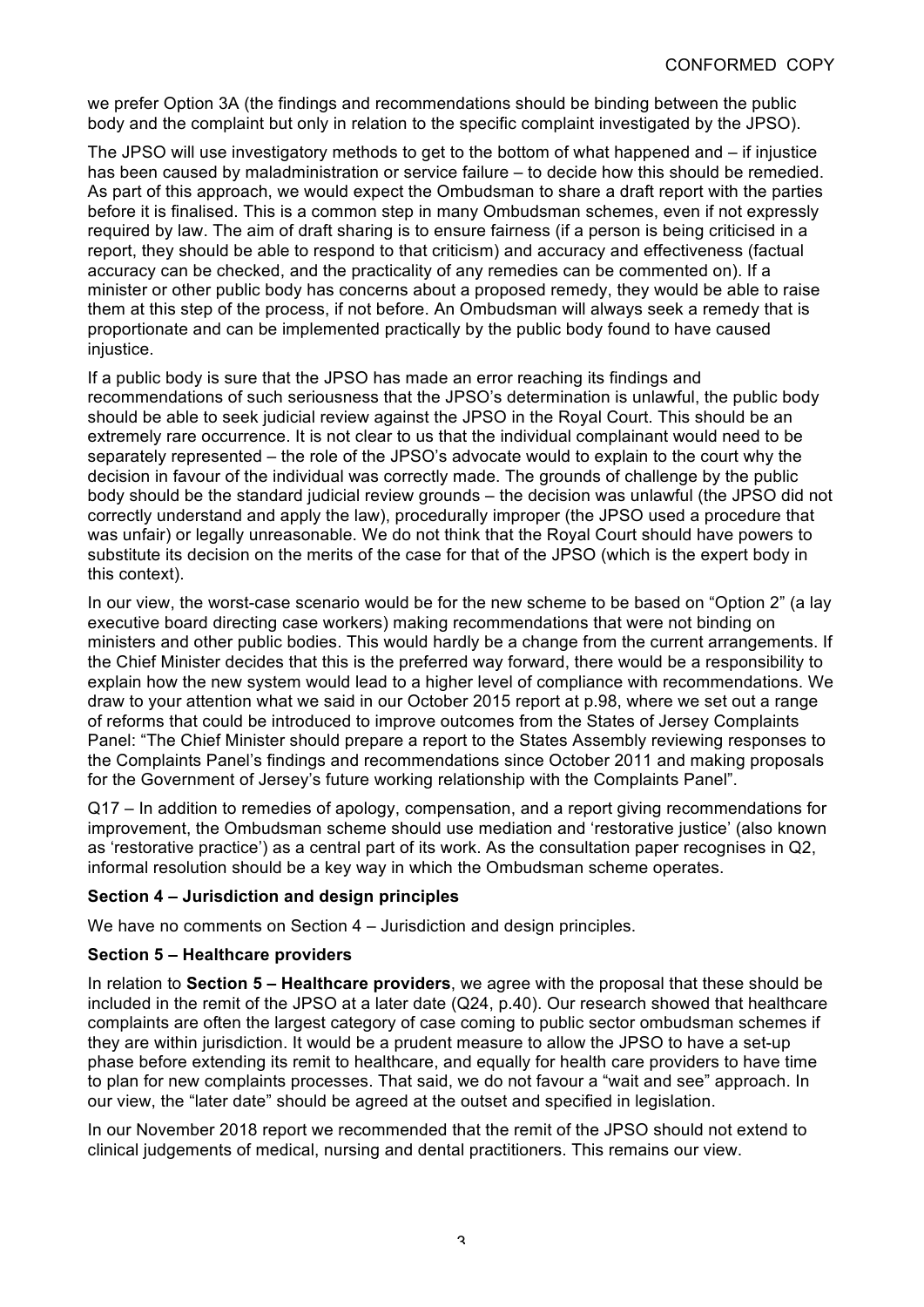## **Section 6 – Other watchdogs and regulators**

We agree in general terms with the proposals in Section 6 – Other watchdogs and regulators, which are based on our November 2018 report.

We see value in the proposal for joint working powers, to enable the Ombudsman to investigate maladministration and service failure relating to matters that also fall within the remit of the Children's Commissioner, Commissioner of Standards, or Comptroller & Auditor General so that a complex complaint or systemic problem receives the benefit of review from two expert watchdogs. Even when embarked on a piece of joint working, it would be important for the Ombudsman and other watchdog to maintain operational independence. A power to collaborate through joint working should not preclude separate reports being made by each organisation.

### **Section 7 – Structure and governance arrangements**

In Section 7, two options are presented. Option 1 is based on the proposals set out in detail in our November 2018 report (for a non-executive board, Ombudsman, and case workers).

Option 2 proposes to have an executive board of lay people, serving on an honorary basis like the current States of Jersey Complaints Panel, assisted by caseworkers who would undertake investigations.

We are surprised and disappointed that Model 2 is presented in the way that it is in the consultation paper. In the *Chief Executive's second six-month report to the States Assembly* (24 January 2019), it was stated that the new Department for Strategic Policy, Performance and Population "brings together policy professionals from across government, to deliver co-ordinated, evidence-based policy options for Ministers, with a focus on improvements for customers and islanders". We are unable to discern an evidence-base for Model 2 or an explanation of how Model 2 would deliver improvements for Islanders that are better, different from or additional to those of Model 1. Model 2 would be a major departure from blueprint for a Jersey ombudsman scheme we presented in our November 2018 report. Model 1 was developed on the basis of comprehensive and detailed research. In our view, Model 2 has not been sufficiently worked up to provide a solid basis on which Ministers and members of the States Assembly could safely proceed.

A significant disadvantage of Model 2 (as noted above) is that it would not be accepted outside the Island as a proper Ombudsman scheme. The consultation paper (p.46) acknowledges that Option 2 would not meet the basic criteria to be recognised by an Ombudsman by the Ombudsman Association. One basic criterion is that "The Ombudsman alone (or someone acting on his or her authority) must have the power to decide whether or not a complaint is within the Ombudsman's jurisdiction. If it is, the Ombudsman (or someone acting on his or her authority) must have the power to determine it. The Ombudsman's determination should be final and should not be able to be overturned other than by the courts or an appeal route provided for by law". The "principal caseworker" would not have operational independence and would therefore not be an Ombudsman – he or she would be subject to control and direction by a panel of lay people.

The Ombudsman Association states in its *Criteria for the Recognition of Ombudsman Offices* that "The title of 'Ombudsman' should not be used unless the Association's Criteria for Recognition of Ombudsman's Offices are met. The Association will not admit to Membership in any category organisations or individuals which use the title of 'Ombudsman' but do not meet the Association's Criteria". If Ministers and the States Assembly decide to pursue Option 2, it would therefore be important for the scheme not to be called an Ombudsman. As we say above, the new scheme should continue to be called the States of Jersey Complaints Panel.

An implicit advantage of Model 2 could be thought to be the financial costs saving, as the estimated annual running costs would be £303,000 compared to £381,000 for Model 1. We assume that the difference would be largely based on the Model 2 "principal case worker" being a civil servant on a salary grade considerably lower than that paid to an Ombudsman (who would be a senior and experienced person appointed to an independent public office). We fully understand the need for taxpayers' money to be spent wisely but we are not confident that Model 2 would deliver value for money.